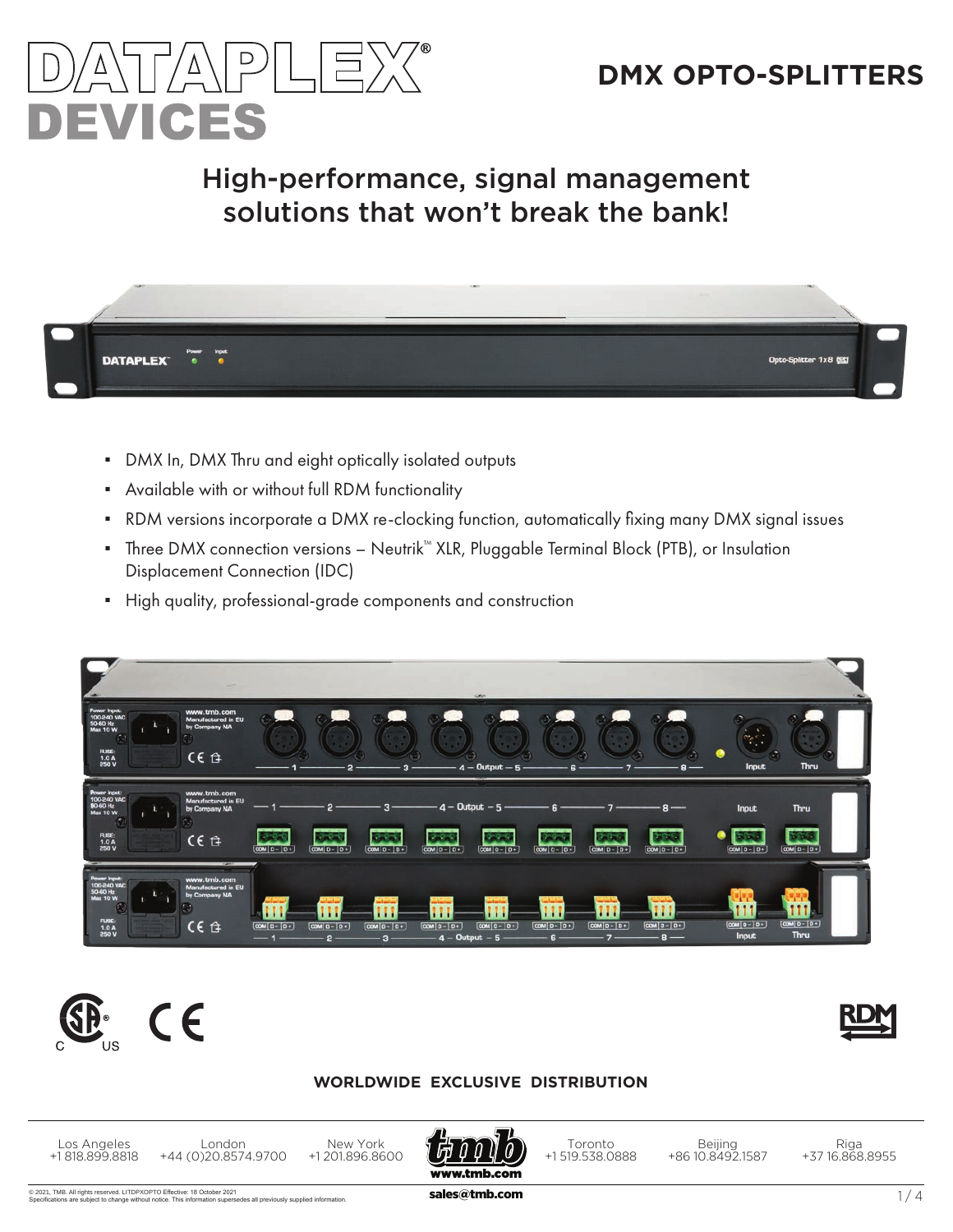# TA\PLE)  $\sqrt{V}$ DEVICES

# **DMX OPTO-SPLITTERS**

| <b>Specifications</b>                 |                                                        |                                      |                                                                     |                                                   |                                                                                      |             |  |  |  |  |
|---------------------------------------|--------------------------------------------------------|--------------------------------------|---------------------------------------------------------------------|---------------------------------------------------|--------------------------------------------------------------------------------------|-------------|--|--|--|--|
| Model                                 | 1x8 XLR                                                | 1x8 RDM XLR                          | 1x8 PTB                                                             | 1x8 RDM PTB                                       | 1x8 IDC                                                                              | 1x8 RDM IDC |  |  |  |  |
| <b>Part Number</b>                    | DPDDS185XLR                                            | DPDDS185XLRR                         | DPDDS183TB                                                          | DPDDS183TBR                                       | DPDDS18IDC                                                                           | DPDDS18IDCR |  |  |  |  |
| DMX Input                             | 1x Neutrik XLR 5-Pin Male                              |                                      | 1x Pluggable Terminal Block (PTB)<br>3-terminal <sup>1</sup>        |                                                   | 1x Insulation Displacement Connection<br>(IDC) 3-terminal                            |             |  |  |  |  |
| <b>DMX Thru</b>                       | 1x Neutrik XLR 5-Pin Female                            |                                      | 1x Pluggable Terminal Block (PTB)<br>3-terminal <sup>1</sup>        |                                                   | 1x Insulation Displacement Connection<br>(IDC) 3-terminal                            |             |  |  |  |  |
| <b>DMX Outputs</b>                    | 8x Neutrik XLR 5-Pin Female                            |                                      | 8x Pluggable Terminal Block (PTB)<br>3-terminal <sup>1</sup>        |                                                   | 8x Insulation Displacement Connection<br>(IDC) 3-terminal                            |             |  |  |  |  |
| DMX Wire Size Range                   | N/A                                                    |                                      | 28-13 AWG [0.08-2.5 mm <sup>2</sup> ]                               |                                                   | Stranded: 26-22 AWG [0.22-0.34 mm <sup>2</sup> ]<br>Solid: 0.13-0.34 mm <sup>2</sup> |             |  |  |  |  |
| <b>DMX Protocol</b>                   | <b>DMX-512A</b>                                        |                                      |                                                                     |                                                   |                                                                                      |             |  |  |  |  |
| <b>RDM</b>                            | <b>No</b>                                              | Yes                                  | <b>No</b>                                                           | Yes                                               | <b>No</b>                                                                            | Yes         |  |  |  |  |
| In/Out/Out Isolation                  | Optical, up to 1000V                                   |                                      |                                                                     |                                                   |                                                                                      |             |  |  |  |  |
| Power                                 | 100-240 VAC, 50-60 Hz                                  |                                      |                                                                     |                                                   |                                                                                      |             |  |  |  |  |
| <b>Power Consumption</b>              | 10 W                                                   |                                      |                                                                     |                                                   |                                                                                      |             |  |  |  |  |
| <b>Power Connector</b>                | IEC with fuse holder, accepts IEC C13 cable (included) |                                      |                                                                     |                                                   |                                                                                      |             |  |  |  |  |
| Fuse                                  | 5x20 mm 1A, 250V                                       |                                      |                                                                     |                                                   |                                                                                      |             |  |  |  |  |
| Cooling                               | Convection                                             |                                      |                                                                     |                                                   |                                                                                      |             |  |  |  |  |
| Operating Temp.                       | -4° to +104° F [-20° to +40° C]                        |                                      |                                                                     |                                                   |                                                                                      |             |  |  |  |  |
| <b>Unit Dimensions</b><br>(WxHxD)     | 19 x 1.72 x 4.3 in<br>[482.6 x 43.7 x 109.1 mm]        |                                      | 19 x 1.72 x 4.3 in<br>$[482.6 \times 43.7 \times 109.1 \text{ mm}]$ |                                                   | 19 x 1.72 x 4.1 in<br>[482.6 x 43.7 x 104.3 mm]                                      |             |  |  |  |  |
| <b>Shipping Dimensions</b><br>(WxHxD) |                                                        |                                      |                                                                     | 20.5 x 3.5 x 7.38 in<br>[520.7 x 88.9 x 187.5 mm] |                                                                                      |             |  |  |  |  |
| Unit Weight                           | 3.4 lb [1.54 kg]                                       |                                      | 3.2 lb [1.45 kg]                                                    |                                                   | 3.2 lb [1.45 kg]                                                                     |             |  |  |  |  |
| Shipping Weight                       |                                                        | 3.8 lb [1.72 kg]<br>3.6 lb [1.63 kg] |                                                                     | 3.6 lb [1.63 kg]                                  |                                                                                      |             |  |  |  |  |

1 Mating PTB(s) included

Los Angeles +1 818.899.8818

#### **Dimensions in inches [mm] XLR Models**







London

Ô

Toronto +1 519.538.0888

Beijing +86 10.8492.1587

Riga +37 16.868.8955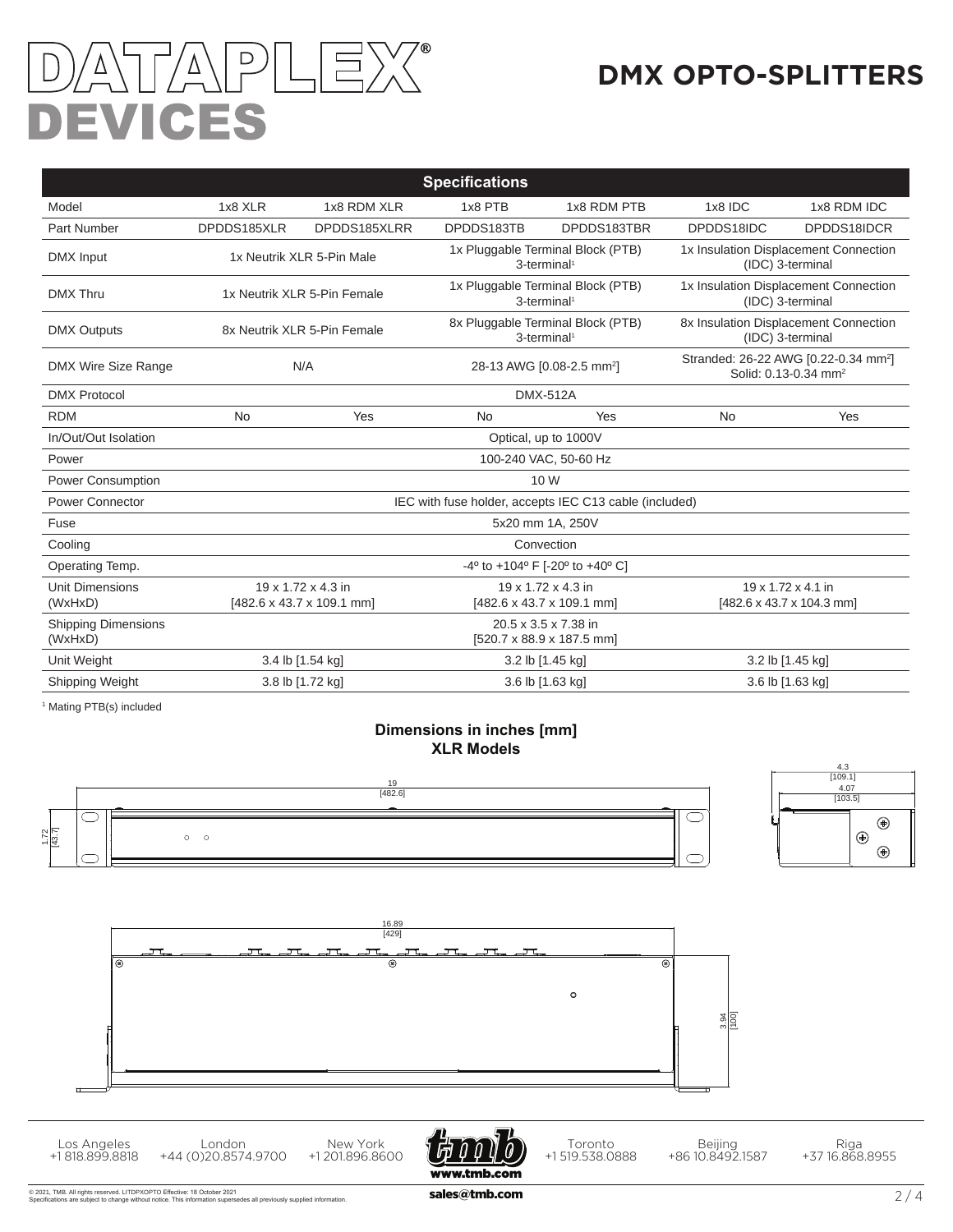

# **DMX OPTO-SPLITTERS**

#### **Dimensions in inches [mm] PTB Models**





#### **Dimensions in inches [mm] IDC Models**





\*\* Please note – IDC are designed and intended for permanent connections and are only rated for 20 connection cycles. Avoid excessive connection and disconnection.